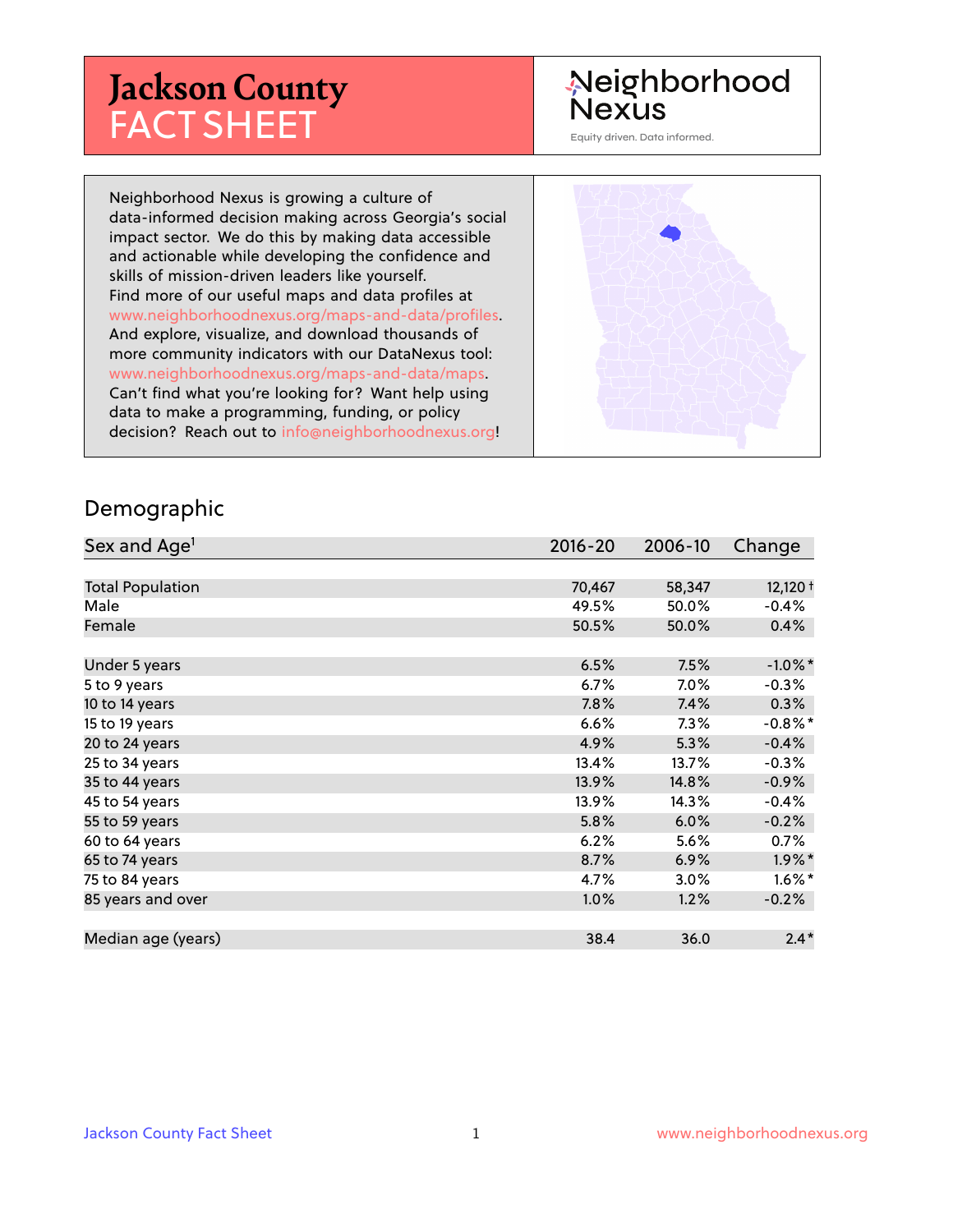## Demographic, continued...

| Race <sup>2</sup>                                   | $2016 - 20$ | 2006-10 | Change     |
|-----------------------------------------------------|-------------|---------|------------|
| <b>Total population</b>                             | 70,467      | 58,347  | $12,120 +$ |
| One race                                            | 96.6%       | 98.6%   | $-2.1\%$ * |
| White                                               | 85.2%       | 88.4%   | $-3.2\%$ * |
| <b>Black or African American</b>                    | 7.0%        | 7.0%    | $-0.0%$    |
| American Indian and Alaska Native                   | 0.0%        | 0.1%    | $-0.1%$    |
| Asian                                               | 1.8%        | 1.7%    | 0.1%       |
| Native Hawaiian and Other Pacific Islander          | 0.0%        | 0.1%    | $-0.1%$    |
| Some other race                                     | 2.6%        | 1.3%    | $1.2\%$ *  |
| Two or more races                                   | 3.4%        | 1.4%    | $2.1\%$ *  |
| Race alone or in combination with other race(s) $3$ | $2016 - 20$ | 2006-10 | Change     |
| Total population                                    | 70,467      | 58,347  | $12,120 +$ |
| White                                               | 88.4%       | 89.8%   | $-1.4\%$ * |
| <b>Black or African American</b>                    | 8.4%        | 7.5%    | $0.9\% *$  |
| American Indian and Alaska Native                   | 0.6%        | 0.6%    | 0.0%       |
| Asian                                               | 2.3%        | 1.9%    | $0.4\% *$  |
| Native Hawaiian and Other Pacific Islander          | 0.2%        | 0.1%    | $0.0\%$    |
| Some other race                                     | 4.1%        | 1.5%    | $2.6\%$ *  |
| Hispanic or Latino and Race <sup>4</sup>            | $2016 - 20$ | 2006-10 | Change     |
| Total population                                    | 70,467      | 58,347  | $12,120 +$ |
| Hispanic or Latino (of any race)                    | 8.1%        | 5.8%    | $2.3%$ +   |
| Not Hispanic or Latino                              | 91.9%       | 94.2%   | $-2.3%$ +  |
| White alone                                         | 80.8%       | 83.9%   | $-3.1\%$ * |
| Black or African American alone                     | 6.9%        | 6.9%    | $-0.0%$    |
| American Indian and Alaska Native alone             | $0.0\%$     | 0.1%    | $-0.1%$    |
| Asian alone                                         | 1.8%        | 1.6%    | 0.1%       |
| Native Hawaiian and Other Pacific Islander alone    | 0.0%        | 0.1%    | $-0.1%$    |
| Some other race alone                               | 0.2%        | 0.4%    | $-0.2%$    |
| Two or more races                                   | 2.2%        | 1.2%    | $1.0\%$ *  |
| U.S. Citizenship Status <sup>5</sup>                | $2016 - 20$ | 2006-10 | Change     |
| Foreign-born population                             | 3,359       | 2,649   | 710*       |
| Naturalized U.S. citizen                            | 53.1%       | 32.8%   | 20.2%*     |
| Not a U.S. citizen                                  | 46.9%       | 67.2%   | $-20.2%$ * |
| Citizen, Voting Age Population <sup>6</sup>         | $2016 - 20$ | 2006-10 | Change     |
|                                                     |             |         |            |
| Citizen, 18 and over population                     | 51,114      | 41,242  | 9,872*     |
| Male                                                | 48.8%       | 49.1%   | $-0.3%$    |
| Female                                              | 51.2%       | 50.9%   | 0.3%       |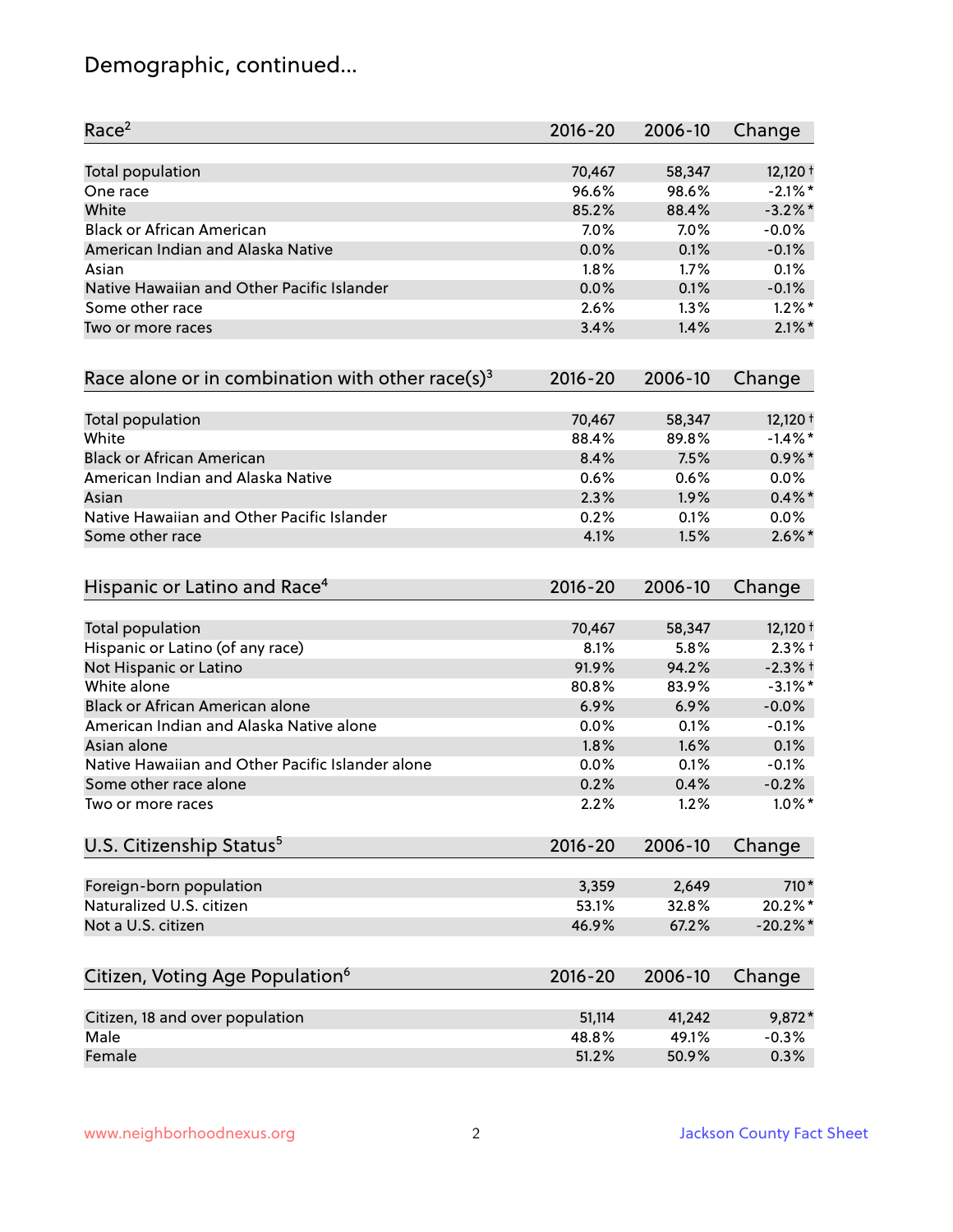### Economic

| Income <sup>7</sup>                                 | $2016 - 20$ | 2006-10 | Change     |
|-----------------------------------------------------|-------------|---------|------------|
|                                                     |             |         |            |
| All households                                      | 24,268      | 20,917  | $3,351*$   |
| Less than \$10,000                                  | 4.0%        | 5.6%    | $-1.6\%$ * |
| \$10,000 to \$14,999                                | 3.1%        | 6.5%    | $-3.3\%$ * |
| \$15,000 to \$24,999                                | 7.3%        | 11.1%   | $-3.8\%$ * |
| \$25,000 to \$34,999                                | 8.0%        | 10.3%   | $-2.3%$    |
| \$35,000 to \$49,999                                | 11.7%       | 14.7%   | $-3.0\%$ * |
| \$50,000 to \$74,999                                | 20.2%       | 20.4%   | $-0.2%$    |
| \$75,000 to \$99,999                                | 14.7%       | 13.4%   | 1.3%       |
| \$100,000 to \$149,999                              | 19.1%       | 13.3%   | $5.7\%$ *  |
| \$150,000 to \$199,999                              | 7.2%        | 2.6%    | 4.5%*      |
| \$200,000 or more                                   | 4.7%        | 2.1%    | $2.6\%$ *  |
| Median household income (dollars)                   | 68,307      | 51,506  | 16,801*    |
| Mean household income (dollars)                     | 84,539      | 62,478  | 22,061*    |
| With earnings                                       | 80.4%       | 81.1%   | $-0.6%$    |
| Mean earnings (dollars)                             | 85,320      | 63,087  | 22,233*    |
| <b>With Social Security</b>                         | 33.2%       | 28.1%   | $5.0\%$ *  |
| Mean Social Security income (dollars)               | 20,632      | 14,740  | 5,892*     |
| With retirement income                              | 22.0%       | 16.4%   | $5.6\%$ *  |
| Mean retirement income (dollars)                    | 23,287      | 20,325  | 2,962      |
| With Supplemental Security Income                   | 5.5%        | 4.2%    | 1.3%       |
| Mean Supplemental Security Income (dollars)         | 10,837      | 8,789   | 2,049      |
| With cash public assistance income                  | 2.5%        | 1.6%    | $0.8\%$ *  |
| Mean cash public assistance income (dollars)        | 5,215       | 3,295   | 1,921*     |
| With Food Stamp/SNAP benefits in the past 12 months | 9.4%        | 11.2%   | $-1.7%$    |
|                                                     |             |         |            |
| Families                                            | 19,184      | 15,870  | $3,314*$   |
| Less than \$10,000                                  | 2.6%        | 4.6%    | $-2.0\%$ * |
| \$10,000 to \$14,999                                | 1.5%        | 3.2%    | $-1.8\%$ * |
| \$15,000 to \$24,999                                | 6.2%        | 8.8%    | $-2.6\%$ * |
| \$25,000 to \$34,999                                | 6.8%        | 9.7%    | $-2.9\%$ * |
| \$35,000 to \$49,999                                | 10.3%       | 15.5%   | $-5.2%$ *  |
| \$50,000 to \$74,999                                | 20.2%       | 20.2%   | $-0.0%$    |
| \$75,000 to \$99,999                                | 15.2%       | 15.6%   | $-0.3%$    |
| \$100,000 to \$149,999                              | 22.5%       | 16.9%   | 5.5%*      |
| \$150,000 to \$199,999                              | 8.9%        | 2.9%    | $6.0\%$ *  |
| \$200,000 or more                                   | 5.7%        | 2.5%    | $3.2\%$ *  |
| Median family income (dollars)                      | 77,765      | 58,239  | 19,526*    |
| Mean family income (dollars)                        | 93,903      | 69,292  | 24,611*    |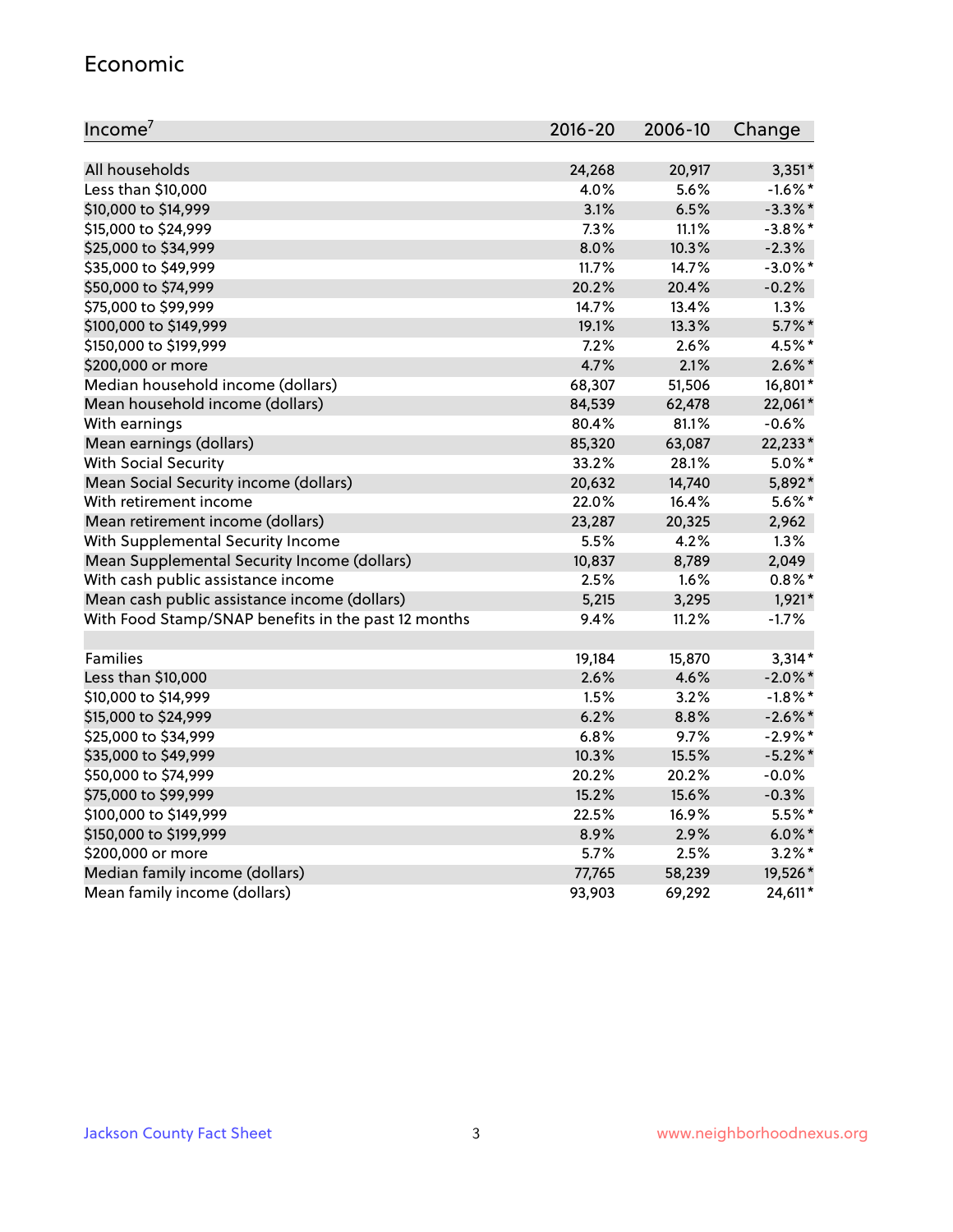## Economic, continued...

| Income, continued <sup>8</sup>                           | $2016 - 20$   | 2006-10 | Change      |
|----------------------------------------------------------|---------------|---------|-------------|
|                                                          |               |         |             |
| Nonfamily households                                     | 5,084         | 5,047   | 37          |
| Median nonfamily income (dollars)                        | 37,970        | 28,416  | $9,554*$    |
| Mean nonfamily income (dollars)                          | 44,652        | 37,776  | 6,876*      |
|                                                          |               |         |             |
| Median earnings for workers (dollars)                    | 36,854        | 30,425  | $6,429*$    |
| Median earnings for male full-time, year-round workers   | 54,459        | 43,906  | 10,553*     |
| (dollars)                                                |               |         |             |
| Median earnings for female full-time, year-round workers | 39,043        | 33,248  | 5,795*      |
| (dollars)                                                |               |         |             |
|                                                          |               |         |             |
| Per capita income (dollars)                              | 29,724        | 22,473  | $7,251*$    |
|                                                          |               |         |             |
|                                                          | $2016 - 20$   | 2006-10 |             |
| Families and People Below Poverty Level <sup>9</sup>     |               |         | Change      |
| <b>All families</b>                                      | 6.3%          | 11.7%   | $-5.4\%$ *  |
|                                                          | 8.0%          | 16.9%   | $-9.0\%$ *  |
| With related children under 18 years                     |               |         |             |
| With related children under 5 years only                 | 15.2%<br>4.0% | 18.4%   | $-3.2%$     |
| Married couple families                                  |               | 6.6%    | $-2.6\%$ *  |
| With related children under 18 years                     | 3.6%          | 8.9%    | $-5.4\%$ *  |
| With related children under 5 years only                 | 4.1%          | 9.7%    | $-5.6%$     |
| Families with female householder, no husband present     | 17.9%         | 33.2%   | $-15.3\%$ * |
| With related children under 18 years                     | 26.2%         | 41.9%   | $-15.7%$ *  |
| With related children under 5 years only                 | 55.2%         | 57.3%   | $-2.1%$     |
| All people                                               | 9.3%          | 15.1%   | $-5.7\%$ *  |
| Under 18 years                                           | 10.5%         | 19.7%   | $-9.1\%$ *  |
| Related children under 18 years                          | 10.3%         | 19.2%   | $-8.8\%$ *  |
| Related children under 5 years                           | 17.9%         | 24.6%   | $-6.7%$     |
| Related children 5 to 17 years                           | 7.8%          | 17.0%   | $-9.3\%$ *  |
| 18 years and over                                        | 8.9%          | 13.4%   | $-4.5%$ *   |
| 18 to 64 years                                           | 8.9%          | 13.6%   | $-4.8\%$ *  |
| 65 years and over                                        | 9.2%          |         |             |
|                                                          |               | 12.1%   | $-2.9%$     |
| People in families                                       | 6.8%          | 13.1%   | $-6.2\%$ *  |
| Unrelated individuals 15 years and over                  | 29.0%         | 28.3%   | 0.7%        |
|                                                          |               |         |             |
| Non-Hispanic white people                                | 8.3%          | 13.4%   | $-5.1\%$ *  |
| Black or African-American people                         | 16.0%         | 39.8%   | $-23.9\%$ * |
| Asian people                                             | 0.1%          | 0.6%    | $-0.5%$     |
| Hispanic or Latino people                                | 16.7%         | 15.2%   | 1.5%        |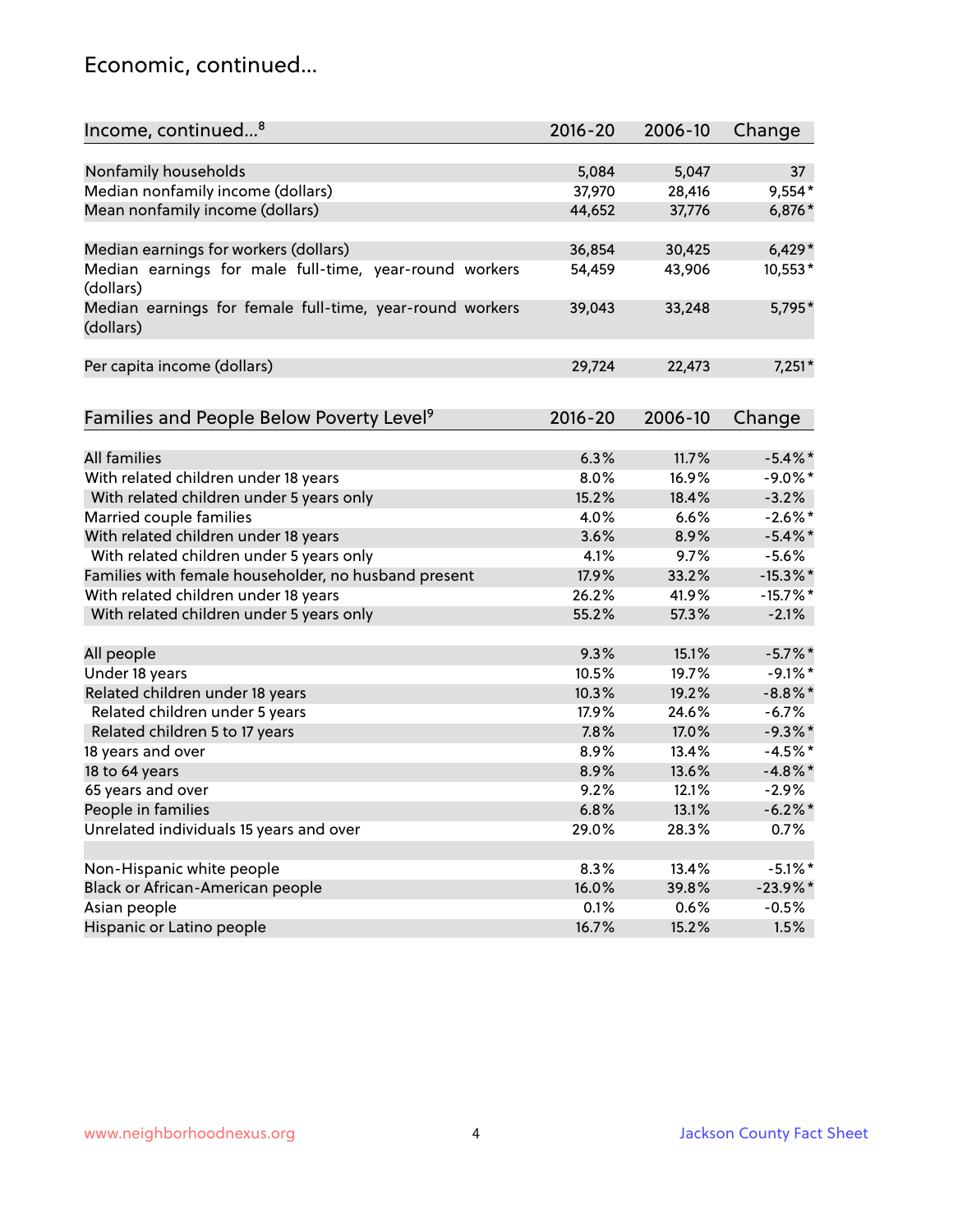## Employment

| Employment Status <sup>10</sup>                                                               | 2010        | 2020    | Change     |
|-----------------------------------------------------------------------------------------------|-------------|---------|------------|
| In Labor Force                                                                                | 39,648      | 28,656  | 28,656     |
| Unemployment Rate                                                                             | 4.4%        | 10.5%   | $-6.1%$    |
| Industry <sup>11</sup>                                                                        | $2016 - 20$ | 2006-10 | Change     |
| Civilian employed population 16 years and over                                                | 33,267      | 26,421  | $6,846*$   |
| Agriculture, forestry, fishing and hunting, and mining                                        | 1.8%        | 1.8%    | $-0.0%$    |
| Construction                                                                                  | 8.9%        | 10.1%   | $-1.2%$    |
| Manufacturing                                                                                 | 14.9%       | 12.7%   | 2.2%       |
| Wholesale trade                                                                               | 4.0%        | 5.6%    | $-1.6\%$ * |
| Retail trade                                                                                  | 13.6%       | 12.3%   | 1.3%       |
| Transportation and warehousing, and utilities                                                 | 5.9%        | 5.7%    | 0.2%       |
| Information                                                                                   | 1.6%        | 1.8%    | $-0.2%$    |
| Finance and insurance, and real estate and rental and leasing                                 | 4.2%        | 5.2%    | $-0.9%$    |
| Professional, scientific, and management, and administrative<br>and waste management services | 10.3%       | 7.8%    | $2.5%$ *   |
| Educational services, and health care and social assistance                                   | 19.9%       | 19.6%   | 0.3%       |
| Arts, entertainment, and recreation, and accommodation and<br>food services                   | 5.4%        | 8.5%    | $-3.2\%$ * |
| Other services, except public administration                                                  | 5.0%        | 5.3%    | $-0.3%$    |
| <b>Public administration</b>                                                                  | 4.5%        | 3.6%    | 0.9%       |
| Occupation <sup>12</sup>                                                                      | $2016 - 20$ | 2006-10 | Change     |
|                                                                                               |             |         |            |
| Civilian employed population 16 years and over                                                | 33,267      | 26,421  | $6,846*$   |
| Management, business, science, and arts occupations                                           | 36.3%       | 29.4%   | $6.8\%$ *  |
| Service occupations                                                                           | 15.0%       | 15.2%   | $-0.2%$    |
| Sales and office occupations                                                                  | 22.4%       | 24.7%   | $-2.3%$    |
| Natural<br>resources,<br>construction,<br>and<br>maintenance<br>occupations                   | 10.5%       | 14.7%   | $-4.3\%$ * |
| Production, transportation, and material moving occupations                                   | 15.8%       | 15.9%   | $-0.1%$    |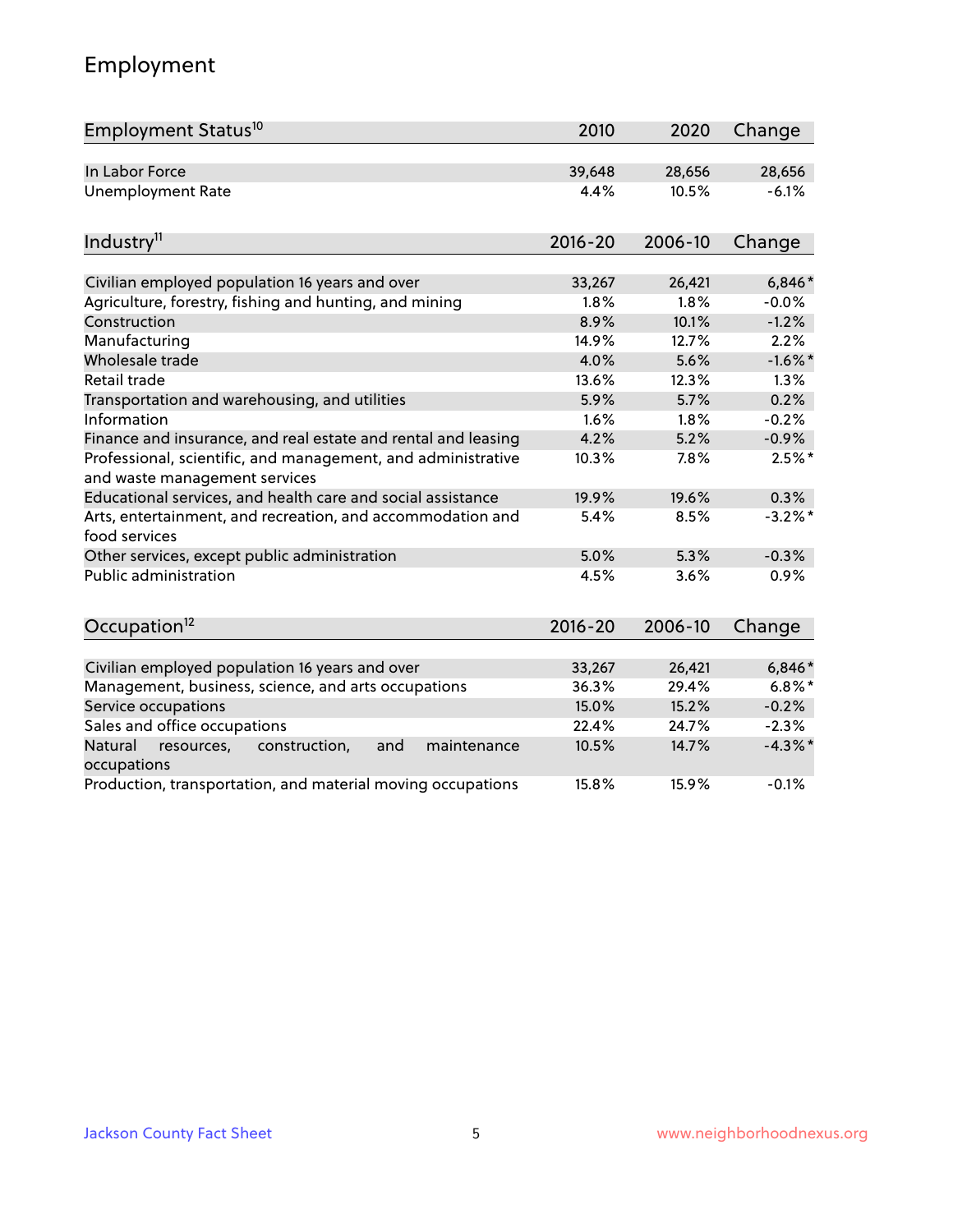## Employment, continued...

| Class of Worker <sup>13</sup>                                   | 2016-20         | 2006-10         | Change            |
|-----------------------------------------------------------------|-----------------|-----------------|-------------------|
| Civilian employed population 16 years and over                  | 33,267          | 26,421          | $6,846*$          |
| Private wage and salary workers                                 | 80.0%           | 75.5%           | 4.5%*             |
| Government workers                                              | 14.4%           | 16.5%           | $-2.1%$           |
| Self-employed in own not incorporated business workers          | 5.0%            | 7.9%            | $-2.9\%$ *        |
| <b>Unpaid family workers</b>                                    | 0.6%            | 0.1%            | 0.5%              |
| Job Flows <sup>14</sup>                                         | 2019            | 2010            | Change            |
| Total Jobs in county                                            | 27,999          | 16,930          | 11,069            |
| Held by residents of county                                     | 25.8%           | 33.5%           | $-7.7%$           |
| Held by non-residents of county                                 | 74.2%           | 66.5%           | 7.7%              |
|                                                                 |                 |                 |                   |
| Jobs by Industry Sector <sup>15</sup>                           | 2019            | 2010            | Change            |
| Total Jobs in county                                            | 27,999          | 16,930          | 11,069            |
| Goods Producing sectors                                         | 25.3%           | 31.5%           | $-6.2%$           |
| Trade, Transportation, and Utilities sectors                    | 36.2%           | 28.0%           | 8.3%              |
| All Other Services sectors                                      | 38.5%           | 40.5%           | $-2.0%$           |
|                                                                 |                 |                 |                   |
| Total Jobs in county held by county residents                   | 7,225           | 5,679           | 1,546             |
| <b>Goods Producing sectors</b>                                  | 24.7%           | 25.1%           | $-0.5%$           |
| Trade, Transportation, and Utilities sectors                    | 23.8%           | 19.0%           | 4.8%              |
| All Other Services sectors                                      | 51.5%           | 55.9%           | $-4.3%$           |
| Jobs by Earnings <sup>16</sup>                                  | 2019            | 2010            | Change            |
|                                                                 |                 |                 |                   |
| Total Jobs in county<br>Jobs with earnings \$1250/month or less | 27,999<br>22.7% | 16,930<br>26.3% | 11,069<br>$-3.6%$ |
|                                                                 | 41.0%           | 47.9%           | $-6.9%$           |
| Jobs with earnings \$1251/month to \$3333/month                 |                 |                 |                   |
| Jobs with earnings greater than \$3333/month                    | 36.3%           | 25.8%           | 10.5%             |
| Total Jobs in county held by county residents                   | 7,225           | 5,679           | 1,546             |
| Jobs with earnings \$1250/month or less                         | 23.3%           | 31.3%           | $-8.1%$           |
| Jobs with earnings \$1251/month to \$3333/month                 | 39.2%           | 43.7%           | -4.5%             |
| Jobs with earnings greater than \$3333/month                    | 37.6%           | 25.0%           | 12.6%             |
|                                                                 |                 |                 |                   |
| Jobs by Age of Worker <sup>17</sup>                             | 2019            | 2010            | Change            |
| Total Jobs in county                                            | 27,999          | 16,930          | 11,069            |
| Jobs with workers age 29 or younger                             | 25.7%           | 24.0%           | 1.7%              |
| Jobs with workers age 30 to 54                                  | 55.6%           | 60.1%           | $-4.5%$           |
| Jobs with workers age 55 or older                               | 18.7%           | 15.8%           | 2.9%              |
|                                                                 |                 |                 |                   |
| Total Jobs in county held by county residents                   | 7,225           | 5,679           | 1,546             |
| Jobs with workers age 29 or younger                             | 21.5%           | 19.7%           | 1.7%              |
| Jobs with workers age 30 to 54                                  | 55.7%           | 61.8%           | $-6.1%$           |
| Jobs with workers age 55 or older                               | 22.8%           | 18.5%           | 4.4%              |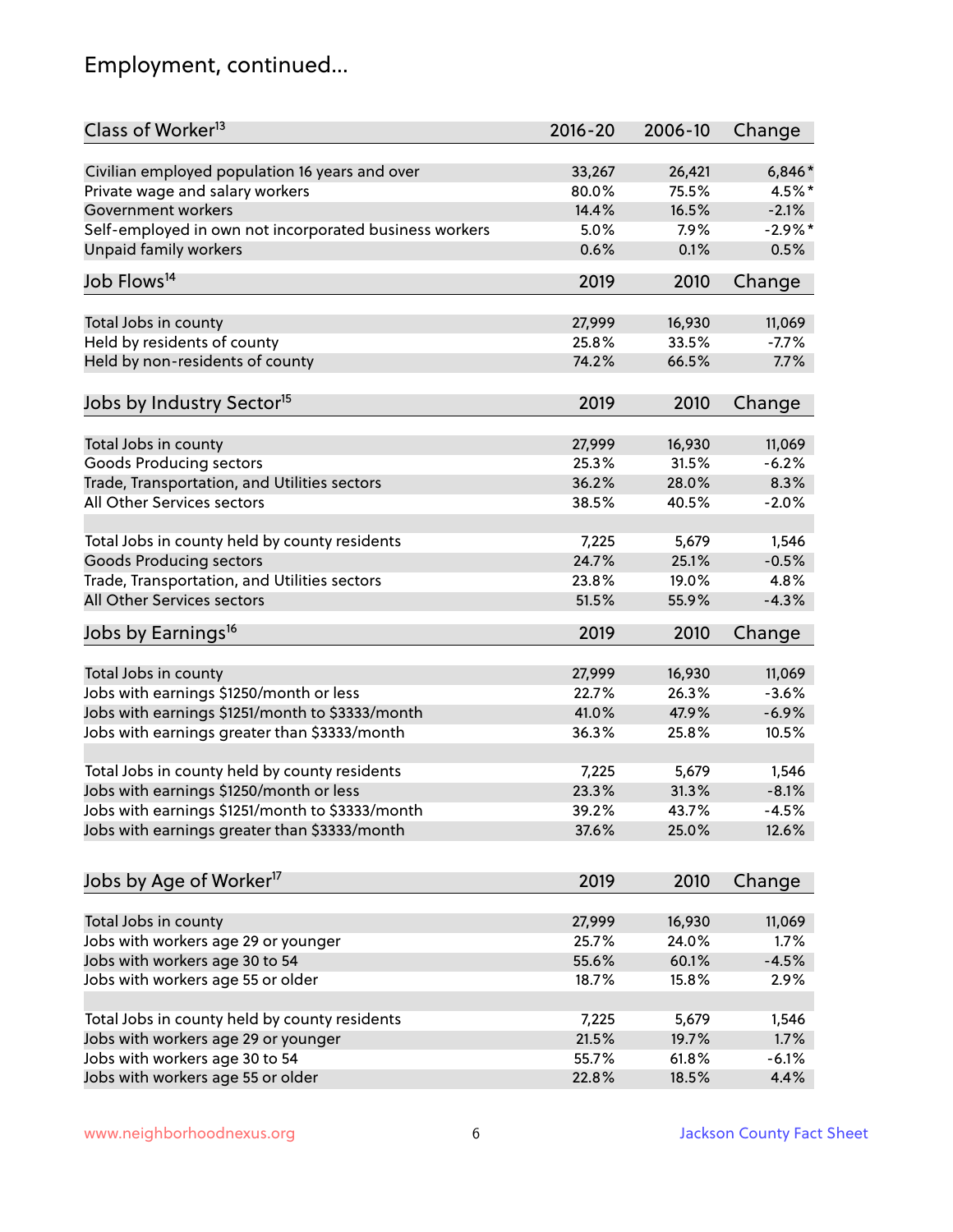### Education

| Early Learning <sup>18</sup>                        |             |         | 2022       |
|-----------------------------------------------------|-------------|---------|------------|
| Licensed Capacity of Early Learning Centers         |             |         | 1,660      |
| Licenced capacity per 1,000 children ages 0-4       |             |         | 343.8      |
| School Enrollment <sup>19</sup>                     | 2022        | 2010    | Change     |
|                                                     |             |         |            |
| <b>Enrolled in Public School</b>                    | 15,006      | 11,521  | 3,485      |
| White                                               | 71.0%       | 77.8%   | $-6.8%$    |
| <b>Black or African-American</b>                    | 7.5%        | 7.0%    | 0.5%       |
| Asian                                               | 2.3%        | 2.3%    | 0.0%       |
| <b>Native American</b>                              | 0.3%        | 0.0%    | 0.3%       |
| Pacific Islander                                    | 0.0%        | 0.0%    | 0.0%       |
| <b>Biracial or Multi-Racial</b>                     | 4.5%        | 3.1%    | 1.3%       |
| Hispanic or Latino                                  | 14.5%       | 9.4%    | 5.1%       |
| Georgia Milestones: 3rd Grade Reading <sup>20</sup> |             |         | 2019       |
| Number of Students Tested                           |             |         |            |
|                                                     |             |         | 975        |
| Proficient or Distinguished                         |             |         | 52.8%      |
| Georgia Milestones: 8th Grade Math <sup>21</sup>    |             |         | 2019       |
| Number of Students Tested                           |             |         | 1,106      |
| Proficient or Distinguished                         |             |         | 51.4%      |
| Graduation Rates <sup>22</sup>                      | 2021        | 2012    | Change     |
|                                                     |             |         |            |
| Cohort                                              | 879         | 810     | 69         |
| <b>High School Graduation Rate</b>                  | 95.1%       | 82.7%   | 12.4%      |
| Educational Attainment <sup>23</sup>                | $2016 - 20$ | 2006-10 | Change     |
| Population 25 years and over                        | 47,642      | 38,166  | $9,476*$   |
| Less than 9th grade                                 | 5.1%        | 8.1%    | $-2.9\%$ * |
| 9th to 12th grade, no diploma                       | 9.5%        | 13.0%   | $-3.5%$ *  |
| High school graduate (includes equivalency)         | 32.1%       | 36.6%   | $-4.5%$ *  |
| Some college, no degree                             | 21.0%       | 18.2%   | $2.8\%$ *  |
| Associate's degree                                  | 8.8%        | 6.4%    | $2.4\%*$   |
| Bachelor's degree                                   | 16.0%       | 10.1%   | $5.9\%*$   |
| Graduate or professional degree                     |             |         |            |
|                                                     | 7.4%        | 7.6%    | $-0.2%$    |
| Percent high school graduate or higher              | 85.3%       | 78.9%   | $6.4\%*$   |
| Percent bachelor's degree or higher                 | 23.5%       | 17.7%   | $5.7\%$ *  |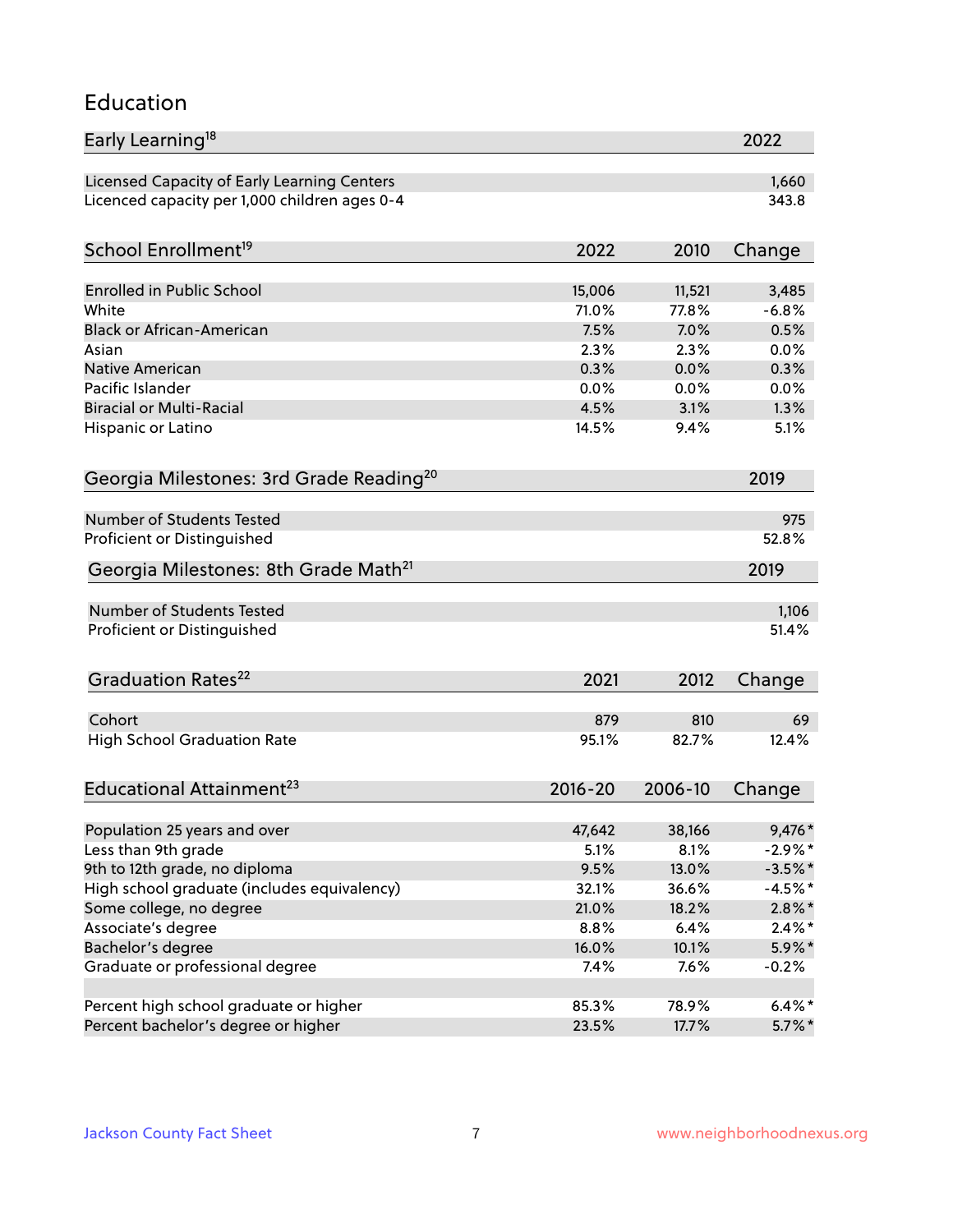## Housing

| Households by Type <sup>24</sup>                     | 2016-20     | 2006-10 | Change     |
|------------------------------------------------------|-------------|---------|------------|
|                                                      |             |         |            |
| <b>Total households</b>                              | 24,268      | 20,917  | $3,351*$   |
| Family households (families)                         | 79.1%       | 75.9%   | $3.2\%$ *  |
| With own children under 18 years                     | 33.8%       | 33.1%   | 0.7%       |
| Married-couple family                                | 63.1%       | 58.9%   | $4.2\%$ *  |
| With own children of the householder under 18 years  | 26.6%       | 25.3%   | 1.3%       |
| Male householder, no wife present, family            | 4.4%        | 4.6%    | $-0.2%$    |
| With own children of the householder under 18 years  | 1.8%        | 1.4%    | 0.4%       |
| Female householder, no husband present, family       | 11.5%       | 12.4%   | $-0.8%$    |
| With own children of the householder under 18 years  | 5.4%        | 6.5%    | $-1.1%$    |
| Nonfamily households                                 | 20.9%       | 24.1%   | $-3.2\%$ * |
| Householder living alone                             | 16.1%       | 19.4%   | $-3.3\%$ * |
| 65 years and over                                    | 8.3%        | 7.7%    | 0.6%       |
|                                                      |             |         |            |
| Households with one or more people under 18 years    | 37.9%       | 38.7%   | $-0.7%$    |
| Households with one or more people 65 years and over | 29.9%       | 23.2%   | $6.7\%$ *  |
| Average household size                               | 2.87        | 2.73    | $0.14*$    |
| Average family size                                  | 3.21        | 3.15    | 0.07       |
|                                                      |             |         |            |
| Housing Occupancy <sup>25</sup>                      | 2016-20     | 2006-10 | Change     |
|                                                      |             |         |            |
| Total housing units                                  | 26,093      | 23,306  | 2,787*     |
| Occupied housing units                               | 93.0%       | 89.7%   | $3.3\%$ *  |
| Vacant housing units                                 | 7.0%        | 10.3%   | $-3.3\%$ * |
| Homeowner vacancy rate                               | 1.1         | 2.2     | $-1.1$     |
| Rental vacancy rate                                  | 7.0         | 8.4     | $-1.4$     |
|                                                      |             |         |            |
| Units in Structure <sup>26</sup>                     | $2016 - 20$ | 2006-10 | Change     |
| Total housing units                                  | 26,093      | 23,306  | 2,787*     |
| 1-unit, detached                                     | 78.8%       | 74.7%   | $4.1\%$ *  |
|                                                      |             |         |            |
| 1-unit, attached                                     | 0.5%        | 1.0%    | $-0.5%$    |
| 2 units                                              | 1.3%        | 2.7%    | $-1.5%$ *  |
| 3 or 4 units                                         | 1.1%        | 1.0%    | 0.1%       |
| 5 to 9 units                                         | 2.1%        | 0.9%    | $1.2\%$ *  |
| 10 to 19 units                                       | 0.8%        | 0.9%    | $-0.1%$    |
| 20 or more units                                     | 1.2%        | 0.2%    | $1.0\%$ *  |
| Mobile home                                          | 14.0%       | 18.3%   | $-4.3\%$ * |
| Boat, RV, van, etc.                                  | 0.1%        | 0.2%    | $-0.1%$    |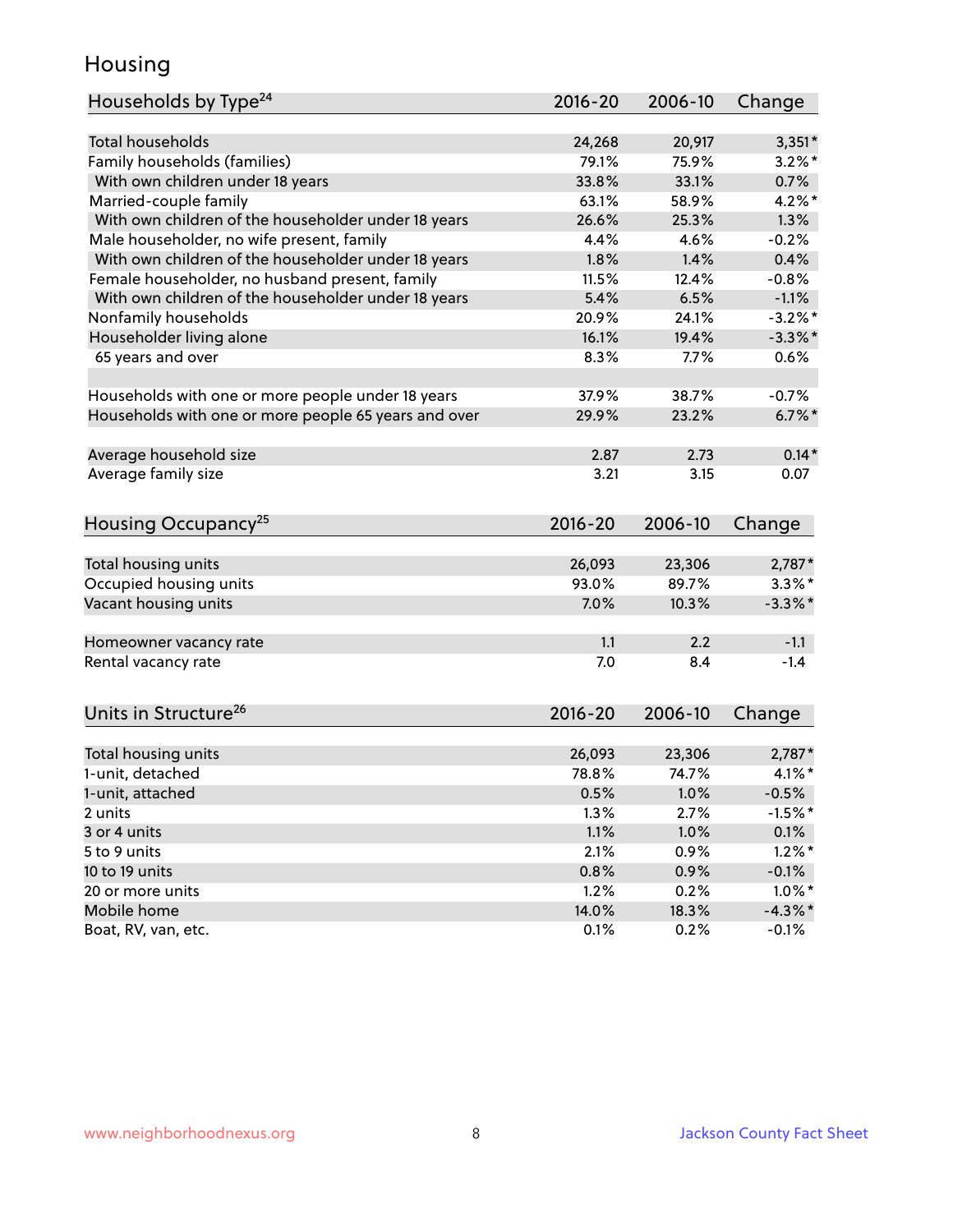## Housing, Continued...

| Year Structure Built <sup>27</sup>             | 2016-20        | 2006-10        | Change     |
|------------------------------------------------|----------------|----------------|------------|
| Total housing units                            | 26,093         | 23,306         | $2,787*$   |
| Built 2014 or later                            | 8.4%           | (X)            | (X)        |
| Built 2010 to 2013                             | 3.3%           | (X)            | (X)        |
| Built 2000 to 2009                             | 34.6%          | 26.4%          | $8.2\%$ *  |
| Built 1990 to 1999                             | 19.8%          | 23.7%          | $-3.9\%$ * |
| Built 1980 to 1989                             | 12.7%          | 15.6%          | $-2.9%$ *  |
| Built 1970 to 1979                             | 7.9%           | 9.9%           | $-2.0%$    |
| Built 1960 to 1969                             | 3.9%           | 8.8%           | $-4.8\%$ * |
| Built 1950 to 1959                             | 3.5%           | 5.4%           | $-1.9%$ *  |
| Built 1940 to 1949                             | 1.6%           | 4.1%           | $-2.5%$ *  |
| Built 1939 or earlier                          | 4.3%           | 6.1%           | $-1.8\%$ * |
| Housing Tenure <sup>28</sup>                   | $2016 - 20$    | 2006-10        | Change     |
|                                                |                |                |            |
| Occupied housing units                         | 24,268         | 20,917         | $3,351*$   |
| Owner-occupied                                 | 79.0%<br>21.0% | 75.2%<br>24.8% | $3.8\%$ *  |
| Renter-occupied                                |                |                | $-3.8\%$ * |
| Average household size of owner-occupied unit  | 2.89           | 2.73           | 0.16       |
| Average household size of renter-occupied unit | 2.80           | 2.71           | 0.09       |
| Residence 1 Year Ago <sup>29</sup>             | 2016-20        | 2006-10        | Change     |
| Population 1 year and over                     | 69,712         | 57,468         | 12,244*    |
| Same house                                     | 88.8%          | 85.1%          | $3.7\%$ *  |
| Different house in the U.S.                    | 10.8%          | 14.8%          | $-4.0\%$ * |
| Same county                                    | 4.1%           | 7.3%           | $-3.3\%$ * |
| Different county                               | 6.8%           | 7.5%           | $-0.7%$    |
| Same state                                     | 5.6%           | 6.1%           | $-0.6%$    |
| Different state                                | 1.2%           | 1.3%           | $-0.1%$    |
| Abroad                                         | 0.4%           | 0.1%           | $0.3\%$ *  |
| Value of Housing Unit <sup>30</sup>            | $2016 - 20$    | 2006-10        | Change     |
|                                                |                |                |            |
| Owner-occupied units                           | 19,171         | 15,736         | $3,435*$   |
| Less than \$50,000                             | 5.6%           | 9.4%           | $-3.9\%$ * |
| \$50,000 to \$99,999                           | 12.1%          | 13.9%          | $-1.8%$    |
| \$100,000 to \$149,999                         | 12.6%          | 19.2%          | $-6.6\%$ * |
| \$150,000 to \$199,999                         | 16.3%          | 20.2%          | $-3.9\%$ * |
| \$200,000 to \$299,999                         | 29.3%          | 22.2%          | $7.1\%$ *  |
| \$300,000 to \$499,999                         | 18.7%          | 11.3%          | $7.4\%$ *  |
| \$500,000 to \$999,999                         | 4.5%           | 3.1%           | 1.4%       |
| \$1,000,000 or more                            | 1.0%           | 0.8%           | 0.2%       |
| Median (dollars)                               | 210,100        | 166,000        | 44,100*    |
| Mortgage Status <sup>31</sup>                  | 2016-20        | 2006-10        | Change     |
| Owner-occupied units                           | 19,171         | 15,736         | $3,435*$   |
| Housing units with a mortgage                  | 67.6%          | 70.0%          | $-2.4%$    |
| Housing units without a mortgage               | 32.4%          | 30.0%          | 2.4%       |
|                                                |                |                |            |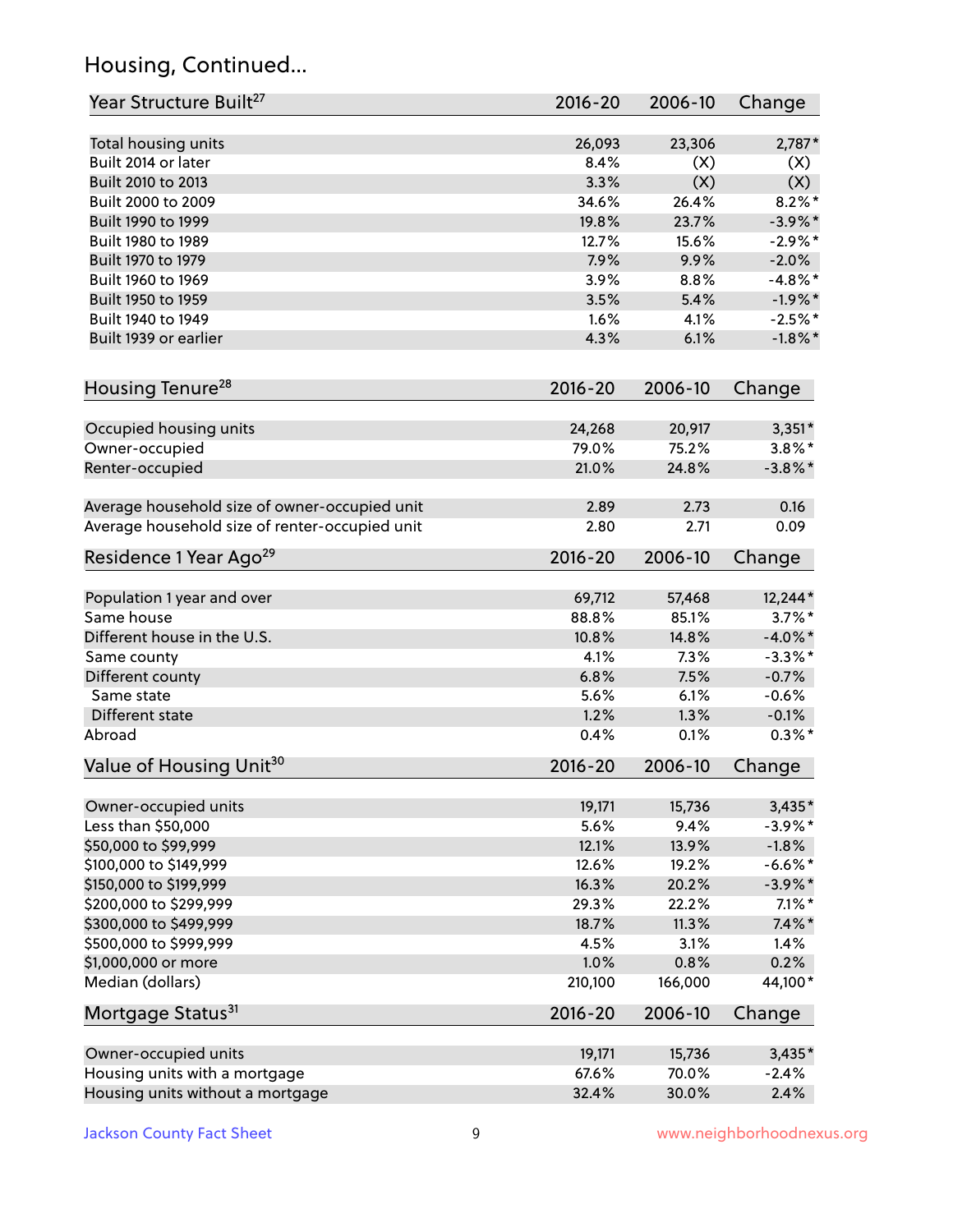## Housing, Continued...

| Selected Monthly Owner Costs <sup>32</sup>                                            | $2016 - 20$ | 2006-10 | Change      |
|---------------------------------------------------------------------------------------|-------------|---------|-------------|
| Housing units with a mortgage                                                         | 12,954      | 11,010  | $1,944*$    |
| Less than \$300                                                                       | 0.0%        | 0.2%    | $-0.2%$     |
| \$300 to \$499                                                                        | 0.7%        | 1.0%    | $-0.4%$     |
| \$500 to \$999                                                                        | 18.5%       | 22.1%   | $-3.6%$     |
| \$1,000 to \$1,499                                                                    | 36.2%       | 34.8%   | 1.3%        |
| \$1,500 to \$1,999                                                                    | 26.5%       | 21.8%   | 4.7%*       |
| \$2,000 to \$2,999                                                                    | 15.4%       | 16.5%   | $-1.1%$     |
| \$3,000 or more                                                                       | 2.7%        | 3.6%    | $-0.8%$     |
| Median (dollars)                                                                      | 1,421       | 1,392   | 29          |
| Housing units without a mortgage                                                      | 6,217       | 4,726   | $1,491*$    |
| Less than \$150                                                                       | 2.2%        | 6.4%    | $-4.2%$ *   |
| \$150 to \$249                                                                        | 8.8%        | 19.5%   | $-10.7\%$ * |
| \$250 to \$349                                                                        | 29.5%       | 21.1%   | $8.4\%$ *   |
| \$350 to \$499                                                                        | 24.8%       | 28.8%   | $-4.0%$     |
| \$500 to \$699                                                                        | 22.1%       | 15.8%   | $6.4\%*$    |
| \$700 or more                                                                         | 12.6%       | 8.4%    | $4.2\%$ *   |
| Median (dollars)                                                                      | 402         | 364     | $38*$       |
| Selected Monthly Owner Costs as a Percentage of<br>Household Income <sup>33</sup>     | $2016 - 20$ | 2006-10 | Change      |
| Housing units with a mortgage (excluding units where<br>SMOCAPI cannot be computed)   | 12,862      | 10,948  | $1,914*$    |
| Less than 20.0 percent                                                                | 54.0%       | 33.0%   | 21.0%*      |
| 20.0 to 24.9 percent                                                                  | 15.1%       | 17.6%   | $-2.5%$     |
| 25.0 to 29.9 percent                                                                  | 9.9%        | 11.0%   | $-1.0%$     |
| 30.0 to 34.9 percent                                                                  | 4.3%        | 9.2%    | $-4.9\%$ *  |
| 35.0 percent or more                                                                  | 16.7%       | 29.2%   | $-12.5%$ *  |
| Not computed                                                                          | 92          | 62      | 30          |
| Housing unit without a mortgage (excluding units where<br>SMOCAPI cannot be computed) | 6,186       | 4,695   | $1,491*$    |
| Less than 10.0 percent                                                                | 49.5%       | 45.7%   | 3.8%        |
| 10.0 to 14.9 percent                                                                  | 18.4%       | 21.4%   | $-2.9%$     |
| 15.0 to 19.9 percent                                                                  | 10.1%       | 12.1%   | $-2.0%$     |
| 20.0 to 24.9 percent                                                                  | 6.1%        | 7.7%    | $-1.5%$     |
| 25.0 to 29.9 percent                                                                  | 4.6%        | 2.0%    | $2.5\%$ *   |
| 30.0 to 34.9 percent                                                                  | 3.1%        | 3.1%    | $-0.0%$     |
| 35.0 percent or more                                                                  | 8.1%        | 7.9%    | 0.2%        |
| Not computed                                                                          | 31          | 31      | $\mathbf 0$ |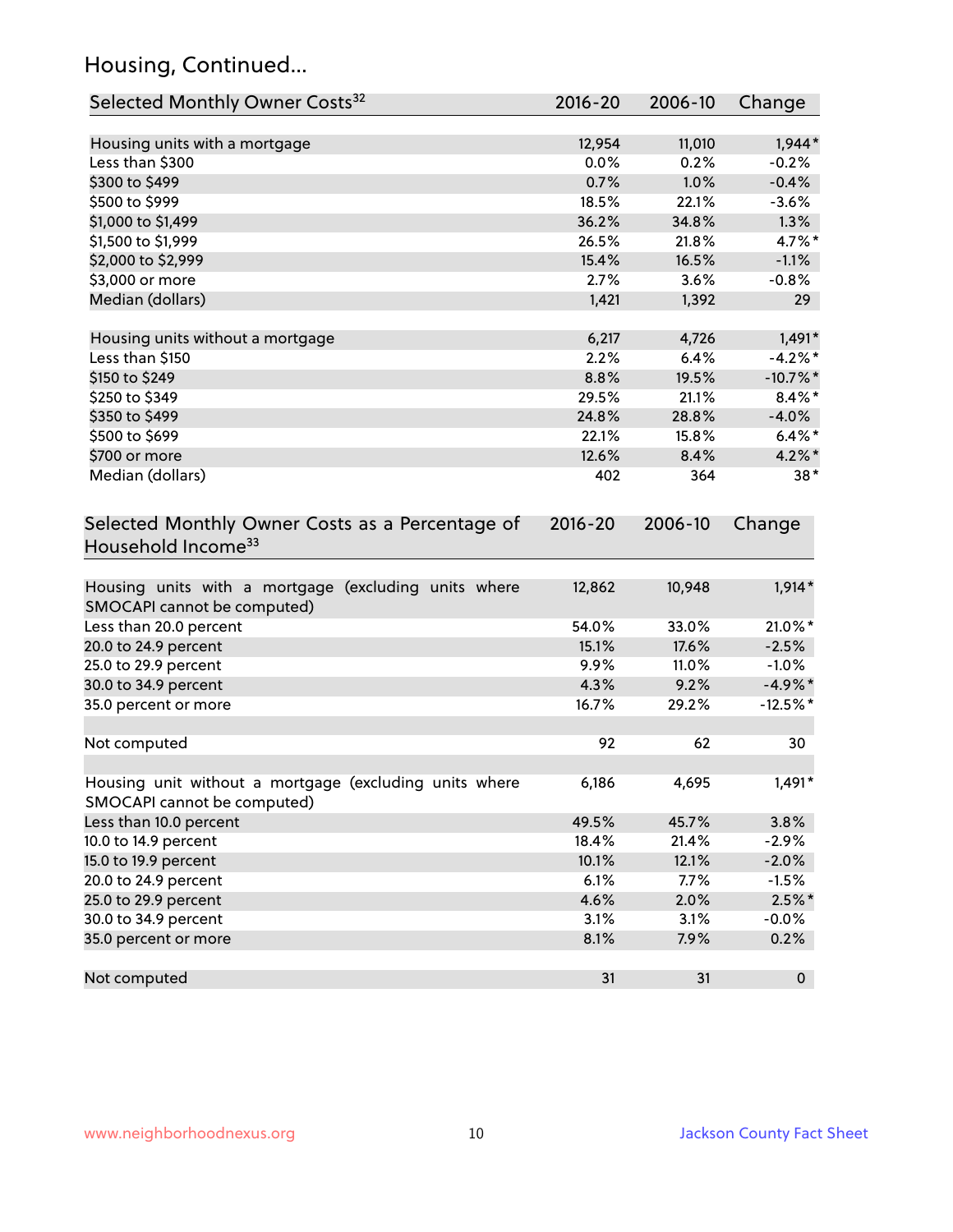## Housing, Continued...

| Gross Rent <sup>34</sup>                                                       | 2016-20     | 2006-10 | Change     |
|--------------------------------------------------------------------------------|-------------|---------|------------|
|                                                                                |             |         |            |
| Occupied units paying rent                                                     | 4,438       | 4,348   | 90         |
| Less than \$200                                                                | 0.1%        | 3.3%    | $-3.2%$    |
| \$200 to \$499                                                                 | 8.4%        | 14.9%   | $-6.5%$ *  |
| \$500 to \$749                                                                 | 26.6%       | 40.3%   | $-13.7%$ * |
| \$750 to \$999                                                                 | 28.3%       | 25.9%   | 2.4%       |
| \$1,000 to \$1,499                                                             | 26.7%       | 11.1%   | 15.5%*     |
| \$1,500 to \$1,999                                                             | 9.1%        | 2.7%    | $6.4\%$    |
| \$2,000 or more                                                                | 0.9%        | 1.8%    | -0.9%      |
| Median (dollars)                                                               | 854         | 714     | $140*$     |
| No rent paid                                                                   | 659         | 833     | $-174$     |
| Gross Rent as a Percentage of Household Income <sup>35</sup>                   | $2016 - 20$ | 2006-10 | Change     |
| Occupied units paying rent (excluding units where GRAPI<br>cannot be computed) | 4,415       | 4,215   | 200        |
| Less than 15.0 percent                                                         | 16.7%       | 11.7%   | 5.0%       |
| 15.0 to 19.9 percent                                                           | 19.7%       | 16.8%   | 2.9%       |
| 20.0 to 24.9 percent                                                           | 12.3%       | 10.7%   | 1.6%       |
| 25.0 to 29.9 percent                                                           | 10.7%       | 13.5%   | $-2.8%$    |
| 30.0 to 34.9 percent                                                           | 9.2%        | 9.4%    | $-0.2%$    |
| 35.0 percent or more                                                           | 31.5%       | 37.9%   | $-6.5%$    |
| Not computed                                                                   | 682         | 966     | $-284$     |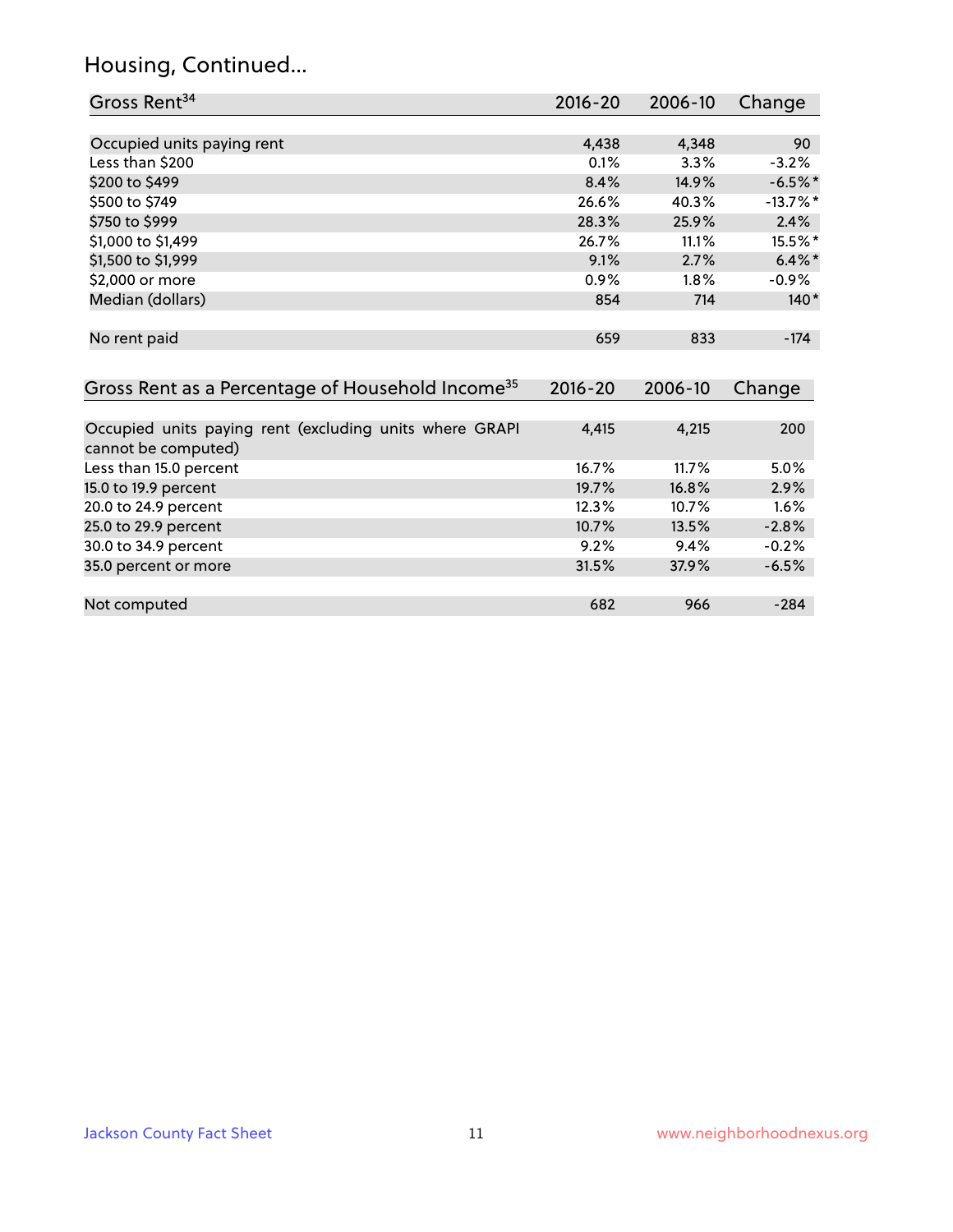## Community Involvement

| Voter Registration and Turnout <sup>36</sup> | 2020   |
|----------------------------------------------|--------|
|                                              |        |
| Active registered voters                     | 51.231 |
| Number voted in Presidential election        | 37.423 |
| Percent voted in Presidential election       | 73.0%  |

## Transportation

| Commuting to Work <sup>37</sup>           | 2016-20     | 2006-10 | Change               |
|-------------------------------------------|-------------|---------|----------------------|
|                                           |             |         |                      |
| Workers 16 years and over                 | 32,748      | 26,050  | $6,698*$             |
| Car, truck, or van - drove alone          | 82.8%       | 80.1%   | 2.7%                 |
| Car, truck, or van - carpooled            | 8.4%        | 10.1%   | $-1.7%$              |
| Public transportation (excluding taxicab) | 0.8%        | 0.1%    | $0.6\%$ *            |
| Walked                                    | 0.3%        | 1.3%    | $-1.0\%$ *           |
| Other means                               | 1.4%        | 1.2%    | 0.2%                 |
| Worked at home                            | 6.3%        | 7.2%    | $-0.9\%$             |
|                                           |             |         |                      |
| Mean travel time to work (minutes)        | 31.1        | 26.8    | $4.4*$               |
|                                           |             |         |                      |
| Vehicles Available <sup>38</sup>          | $2016 - 20$ | 2006-10 | Change               |
|                                           |             |         |                      |
| Occupied housing units                    | 24,268      | 20,917  | $3,351*$             |
| No vehicles available                     | 3.3%        | 3.7%    | $-0.4%$              |
| 1 vehicle available                       | 19.6%       | 25.7%   | $-6.1\%$ *           |
| 2 vehicles available                      | 42.4%       | 40.5%   | $1.8\%$              |
| 3 or more vehicles available              | 34.7%       | 30.1%   | $4.7\%$ <sup>*</sup> |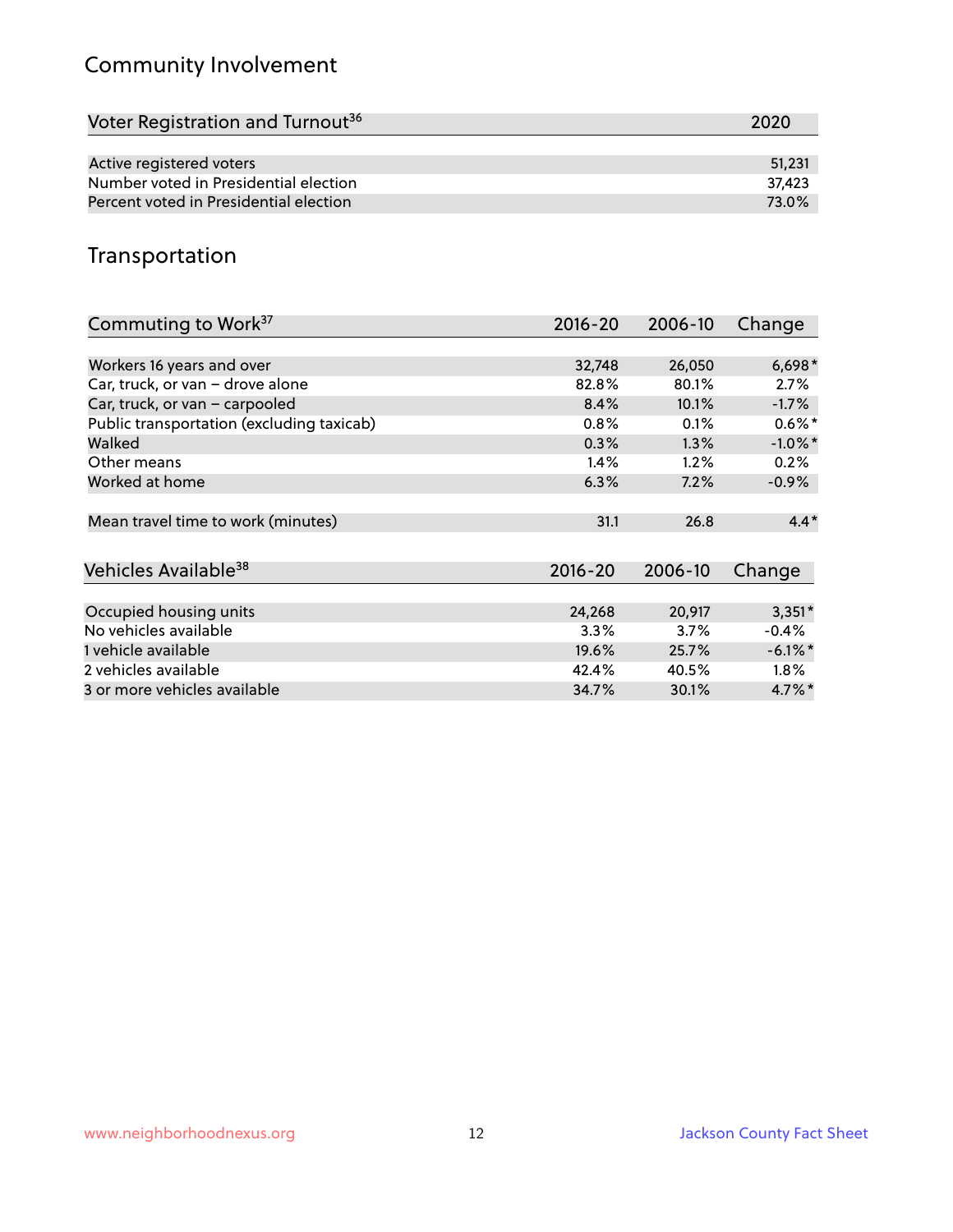#### Health

| Health Insurance coverage <sup>39</sup> | 2016-20 |
|-----------------------------------------|---------|
|-----------------------------------------|---------|

| Civilian Noninstitutionalized Population                | 69,775 |
|---------------------------------------------------------|--------|
| With health insurance coverage                          | 89.2%  |
| With private health insurance coverage                  | 69.3%  |
| With public health coverage                             | 31.9%  |
| No health insurance coverage                            | 10.8%  |
| Civilian Noninstitutionalized Population Under 19 years | 18,721 |
| No health insurance coverage                            | 5.2%   |
| Civilian Noninstitutionalized Population 19 to 64 years | 41,116 |
| In labor force:                                         | 32,080 |
| Employed:                                               | 30,806 |
| With health insurance coverage                          | 87.4%  |
| With private health insurance coverage                  | 34.8%  |
| With public coverage                                    | 7.0%   |
| No health insurance coverage                            | 12.6%  |
| Unemployed:                                             | 1,274  |
| With health insurance coverage                          | 63.2%  |
| With private health insurance coverage                  | 34.8%  |
| With public coverage                                    | 31.1%  |
| No health insurance coverage                            | 36.8%  |
| Not in labor force:                                     | 9,036  |
| With health insurance coverage                          | 75.3%  |
| With private health insurance coverage                  | 48.1%  |
| With public coverage                                    | 36.4%  |
| No health insurance coverage                            | 24.7%  |

# **Health Factors Most Recent** And The Control of the Control of The Control of The Control of The Control of The Control of The Control of The Control of The Control of The Control of The Control of The Control of The Contr

| Premature Death (YPLL before age 75 per 100,000 population, age-adjusted) <sup>40</sup> | 7,868.4 |
|-----------------------------------------------------------------------------------------|---------|
| Average number of Physically Unhealthy Days <sup>41</sup>                               | 4.4     |
| Average number of Mentally Unhealthy Days <sup>42</sup>                                 | 5.2     |
| Low Birthweight Births <sup>43</sup>                                                    | $7.4\%$ |
| Diabetes Prevalence <sup>44</sup>                                                       | 10.5%   |
| HIV Prevalence (per 100,000 population) <sup>45</sup>                                   | 168.6   |
| Rate, Deduplicated ER Visits for Asthma, Ages 0-17 <sup>46</sup>                        | 455.8   |